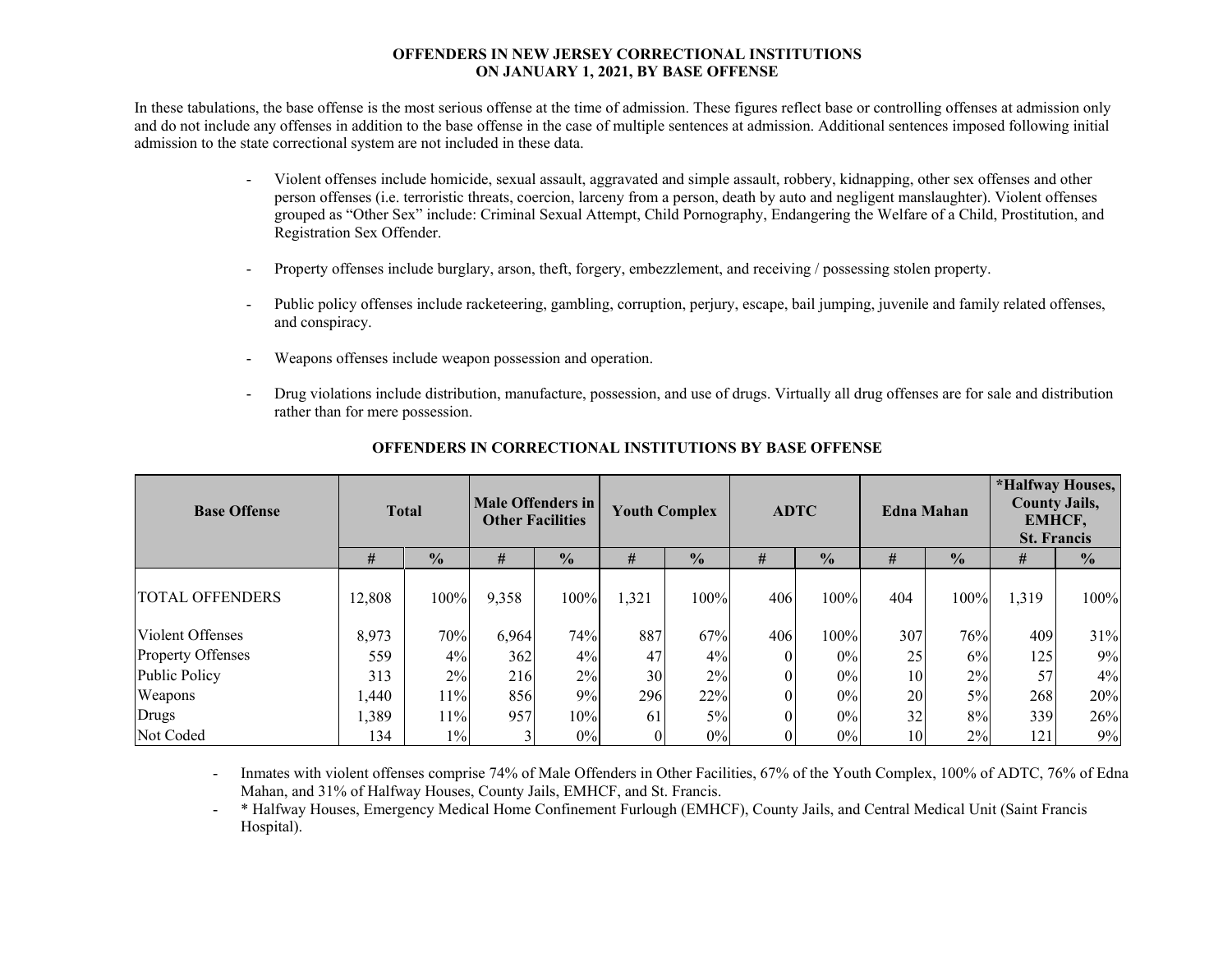# **Prison Complex Offenders By Base Offense**

| Institution              | <b>Total</b> | <b>Violent</b><br><b>Offenses</b> | <b>Homicide</b> | <b>Sexual</b><br><b>Assault</b> | <b>Assault</b>          | <b>Robbery</b> | Kidnap           | <b>Other</b><br><b>Sex</b> | <b>Other</b><br>Person | <b>Property</b> | <b>Public</b><br><b>Policy</b> | <b>Weapons Drugs</b> |           | <b>Not</b><br>Coded |
|--------------------------|--------------|-----------------------------------|-----------------|---------------------------------|-------------------------|----------------|------------------|----------------------------|------------------------|-----------------|--------------------------------|----------------------|-----------|---------------------|
|                          |              |                                   |                 |                                 |                         |                |                  |                            |                        |                 |                                |                      |           |                     |
| <b>Bayside</b>           | 651          | 447                               | 160             | 41                              | 69                      | 158            | 6                | 11                         | $\overline{2}$         | 22              | 24                             | 88                   | 70        | $\overline{0}$      |
| Main                     | 100%         | 69%                               | 25%             | 6%                              | 11%                     | 24%            | 1%               | 2%                         | 0%                     | 3%              | 4%                             | 14%                  | 11%       | 0%                  |
| <b>Bayside</b>           | 239          | 123                               | 44              | $\overline{0}$                  | 22                      | 55             | $\boldsymbol{2}$ | $\pmb{0}$                  | $\Omega$               | 11              | 5                              | 38                   | 62        | $\overline{0}$      |
| Farm                     | 100%         | 51%                               | 18%             | 0%                              | 9%                      | 23%            | 1%               | 0%                         | 0%                     | 5%              | 2%                             | 16%                  | 26%       | $0\%$               |
| <b>Bayside Total</b>     | 890          | 570                               | 204             | 41                              | 91                      | 213            | 8                | 11                         |                        | 33              | 29                             | 126                  | 132       | $\overline{0}$      |
|                          | 100%         | 64%                               | 23%             | 5%                              | 10%                     | 24%            | 1%               | 1%                         | 0%                     | 4%              | 3%                             | 14%                  | 15%       | $0\%$               |
| <b>CRAF</b>              | 64           | 6                                 | 1               | $\overline{0}$                  | $\overline{0}$          | 3              | $\mathbf 0$      | 1                          |                        | 22              | 4                              | 5                    | 27        | $\Omega$            |
| Jones Farm               | 100%         | 9%                                | 2%              | $0\%$                           | 0%                      | 5%             | 0%               | 2%                         | 2%                     | 34%             | $6\%$                          | 8%                   | 42%       | $0\%$               |
| <b>CRAF</b>              | 279          | 136                               | 17              | 17                              | 29                      | 47             | 1                | 22                         | $\overline{3}$         | 38              | 12                             | 50                   | 43        | $\overline{0}$      |
| <b>Reception</b>         | 100%         | 49%                               | 6%              | 6%                              | 10%                     | 17%            | 0%               | 8%                         | 1%                     | 14%             | 4%                             | 18%                  | 15%       | $0\%$               |
| <b>CRAF Total</b>        | 343<br>100%  | 142<br>41%                        | 18<br>5%        | 17<br>5%                        | 29<br>8%                | 50<br>15%      | 0%               | 23<br>7%                   | 4<br>1%                | 60<br>17%       | 16<br>5%                       | 55<br>16%            | 70<br>20% | $\Omega$<br>$0\%$   |
| <b>East Jersey Main</b>  | 1,103        | 1,050                             | 699             | 94                              | 34                      | 174            | 42               | 4                          | 3                      | $6 \mid$        | $6\phantom{1}6$                | 12                   | 29        | $\overline{0}$      |
|                          | 100%         | 95%                               | 63%             | 9%                              | 3%                      | 16%            | 4%               | $0\%$                      | 0%                     | 1%              | 1%                             | 1%                   | 3%        | $0\%$               |
| <b>East Jersey Camp</b>  | 45           | 29                                | 3               | $\overline{0}$                  | $\overline{\mathbf{c}}$ | 22             | $\boldsymbol{2}$ | $\boldsymbol{0}$           | $\Omega$               | $\mathbf 0$     | $\overline{\mathbf{c}}$        | 4                    | 10        | $\overline{0}$      |
|                          | 100%         | 64%                               | 7%              | $0\%$                           | 4%                      | 49%            | 4%               | 0%                         | 0%                     | 0%              | 4%                             | 9%                   | 22%       | $0\%$               |
| <b>East Jersey Total</b> | 1,148        | 1,079                             | 702             | 94                              | 36                      | 196            | 44               | 4                          | 3                      | 6               | 8                              | 16                   | 39        | $\overline{0}$      |
|                          | 100%         | 94%                               | 61%             | 8%                              | 3%                      | 17%            | 4%               | 0%                         | 0%                     | 1%              | 1%                             | 1%                   | 3%        | 0%                  |
|                          |              |                                   |                 |                                 |                         |                |                  |                            |                        |                 |                                |                      |           |                     |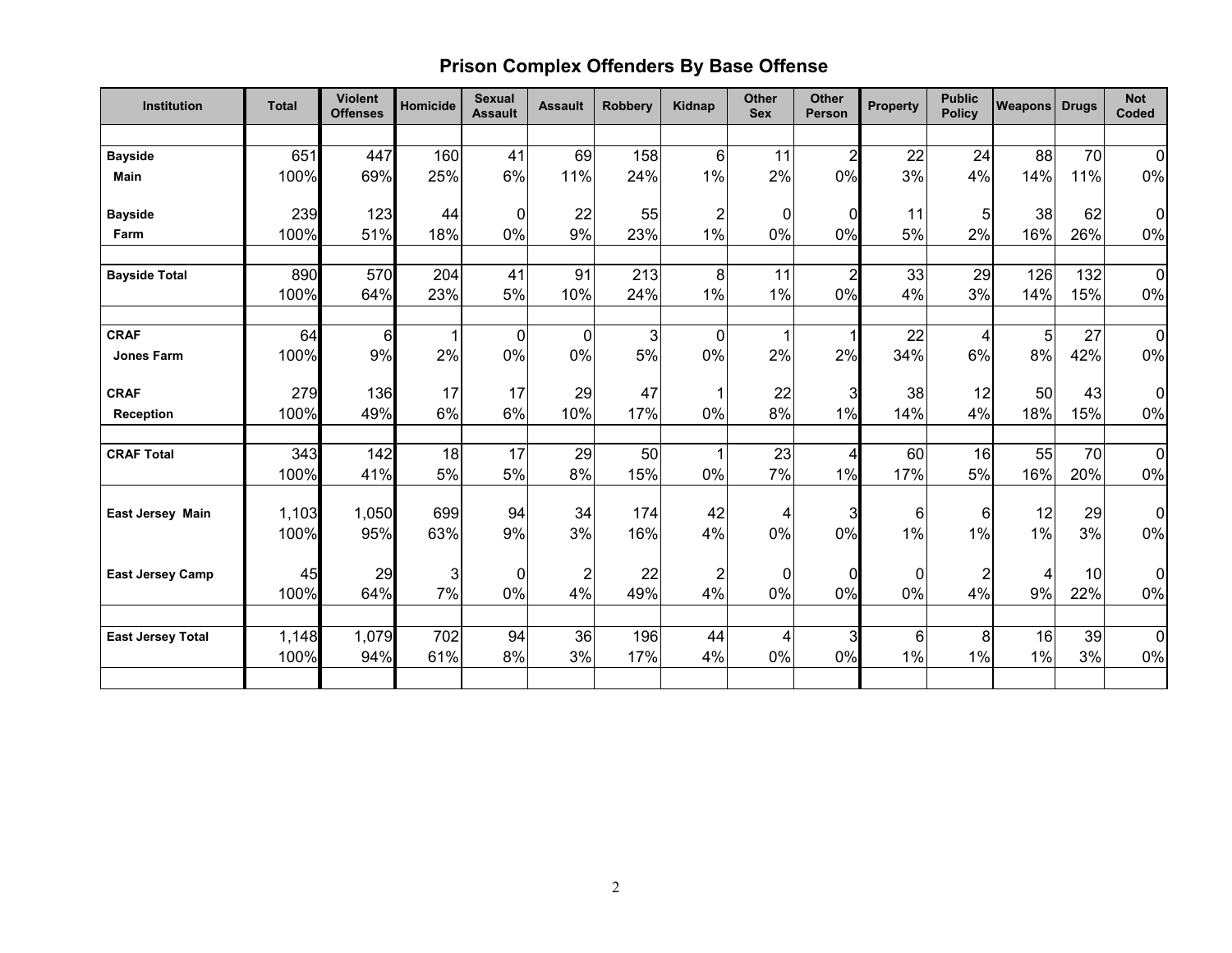# **Prison Complex Offenders By Base Offense**

| <b>Institution</b>                                  | <b>Total</b> | <b>Violent</b><br><b>Offenses</b> | <b>Homicide</b> | <b>Sexual</b><br><b>Assault</b> | <b>Assault</b> | <b>Robbery</b> | Kidnap         | <b>Other</b><br><b>Sex</b> | <b>Other</b><br>Person | <b>Property</b> | <b>Public</b><br><b>Policy</b> | <b>Weapons</b> | <b>Drugs</b> | <b>Not</b><br>Coded |
|-----------------------------------------------------|--------------|-----------------------------------|-----------------|---------------------------------|----------------|----------------|----------------|----------------------------|------------------------|-----------------|--------------------------------|----------------|--------------|---------------------|
|                                                     |              |                                   |                 |                                 |                |                |                |                            |                        |                 |                                |                |              |                     |
| <b>Midstate</b>                                     | 429          | 228                               | 65              | $\overline{7}$                  | 33             | 115            | $\overline{c}$ | 4                          |                        | 25              | 12                             | 83             | 81           | $\overline{0}$      |
|                                                     | 100%         | 53%                               | 15%             | 2%                              | 8%             | 27%            | $0\%$          | 1%                         | 0%                     | 6%              | 3%                             | 19%            | 19%          | 0%                  |
|                                                     |              |                                   |                 |                                 |                |                |                |                            |                        |                 |                                |                |              |                     |
| <b>NJ State Prison</b>                              | 1,291        | 1,218                             | 912             | 78                              | 32             | 148            | 39             | 6                          | $\overline{3}$         | 11              | 15                             | 18             | 28           | 1                   |
|                                                     | 100%         | 94%                               | 71%             | 6%                              | 2%             | 11%            | 3%             | 0%                         | 0%                     | 1%              | 1%                             | 1%             | 2%           | 0%                  |
| <b>Northern</b>                                     | 1,704        | 1,307                             | 558             | 93                              | 140            | 436            | 47             | 26                         |                        | 60              | 43                             | 145            | 149          | $\overline{0}$      |
| <b>Main</b>                                         | 100%         | 77%                               | 33%             | 5%                              | 8%             | 26%            | 3%             | 2%                         | 0%                     | 4%              | 3%                             | 9%             | 9%           | 0%                  |
| <b>Northern</b>                                     | 102          | 50                                | 7               | 3                               | 11             | 25             | 0              | 3                          |                        | 13              | 8                              | 15             | 16           | $\overline{0}$      |
| Ad. Seg. Male                                       | 100%         | 49%                               | 7%              | 3%                              | 11%            | 25%            | 0%             | 3%                         | 1%                     | 13%             | 8%                             | 15%            | 16%          | $0\%$               |
| <b>Northern Total</b>                               | 1,806        | 1,357                             | 565             | 96                              | 151            | 461            | 47             | 29                         | 8                      | 73              | 51                             | 160            | 165          | $\overline{0}$      |
|                                                     | 100%         | 75%                               | 31%             | 5%                              | 8%             | 26%            | 3%             | 2%                         | 0%                     | 4%              | 3%                             | 9%             | 9%           | $0\%$               |
|                                                     |              |                                   |                 |                                 |                |                |                |                            |                        |                 |                                |                |              |                     |
| <b>Southern</b>                                     | 972          | 436                               | 64              | 78                              | 119            | 110            | 4              | 57                         | 4                      | 85              | 31                             | 200            | 220          | $\overline{0}$      |
|                                                     | 100%         | 45%                               | 7%              | 8%                              | 12%            | 11%            | 0%             | 6%                         | 0%                     | 9%              | 3%                             | 21%            | 23%          | $0\%$               |
| <b>South Woods</b>                                  | 2,479        | 1,934                             | 658             | 326                             | 235            | 584            | 51             | 70                         | 10                     | 69              | 54                             | 198            | 222          | $\overline{2}$      |
|                                                     | 100%         | 78%                               | 27%             | 13%                             | 9%             | 24%            | 2%             | 3%                         | 0%                     | 3%              | 2%                             | 8%             | 9%           | 0%                  |
| <b>Subtotal</b>                                     | 9,358        | 6,964                             | 3,188           | 737                             | 726            | 1,877          | 196            | 204                        | 36                     | 362             | 216                            | 856            | 957          | $\overline{3}$      |
| <b>Male Offenders in</b><br><b>Other Facilities</b> | 100%         | 74%                               | 34%             | 8%                              | 8%             | 20%            | 2%             | 2%                         | 0%                     | 4%              | 2%                             | 9%             | 10%          | $0\%$               |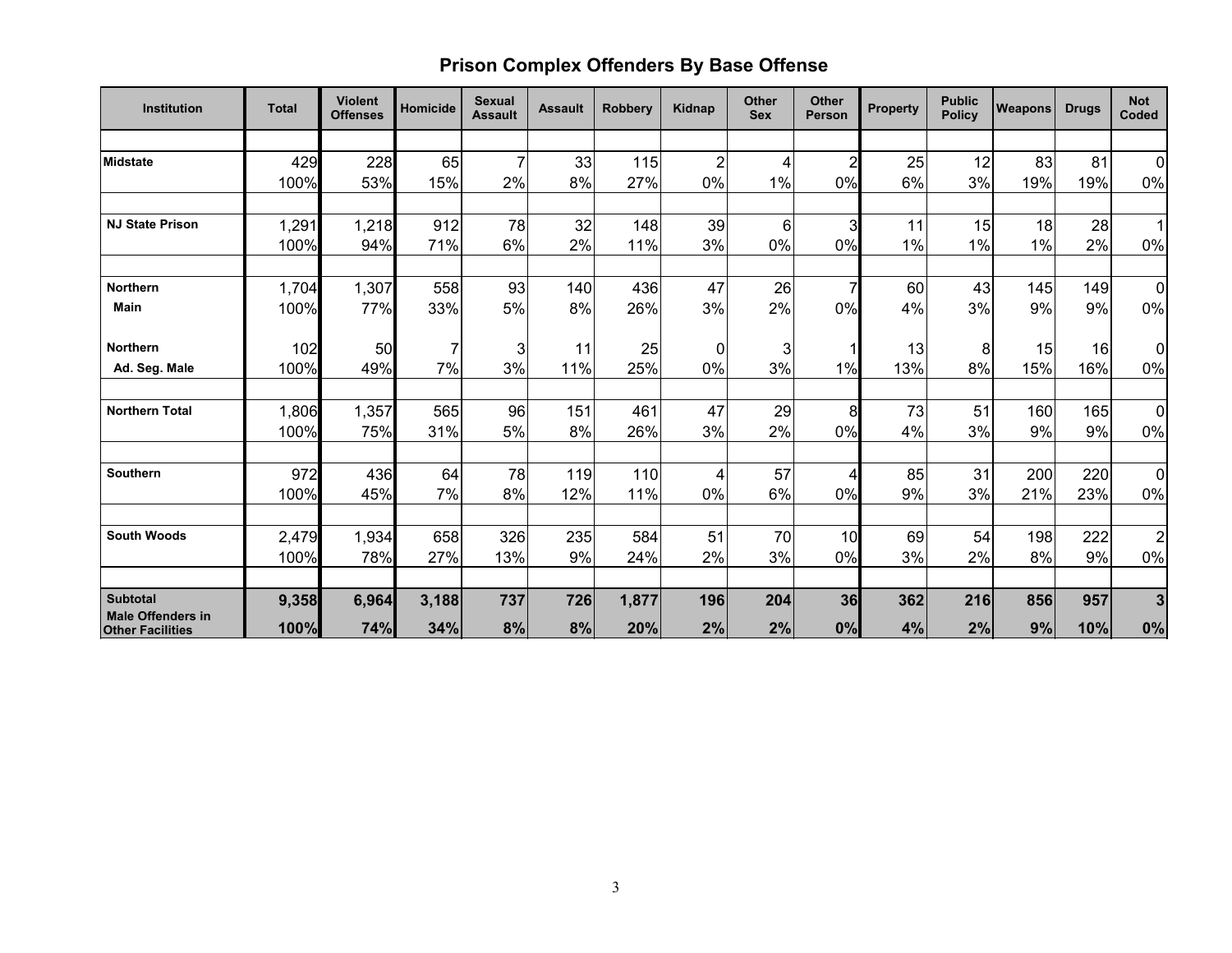| <b>Institution</b>    | <b>Total</b> | <b>Violent</b><br><b>Offenses</b> | Homicide | <b>Sexual</b><br><b>Assault</b> | <b>Assault</b> | <b>Robbery</b> | Kidnap | Other<br><b>Sex</b> | Other<br>Person | <b>Property</b> | <b>Public</b><br><b>Policy</b> | <b>Weapons Drugs</b> |     | <b>Not</b><br>Coded |
|-----------------------|--------------|-----------------------------------|----------|---------------------------------|----------------|----------------|--------|---------------------|-----------------|-----------------|--------------------------------|----------------------|-----|---------------------|
|                       |              |                                   |          |                                 |                |                |        |                     |                 |                 |                                |                      |     |                     |
| <b>ADTC</b>           | 406          | 406                               | റ        | 323                             | 0              | ົ              | 5      | 71                  | 3               |                 | 01                             |                      | 0   | $\overline{0}$      |
|                       | 100%         | 100%                              | 0%       | 80%                             | $0\%$          | 0%             | $1\%$  | 17%                 | 1%              | 0%              | $0\%$                          | $0\%$                | 0%  | 0%                  |
|                       |              |                                   |          |                                 |                |                |        |                     |                 |                 |                                |                      |     |                     |
| <b>Subtotal</b>       | 9,764        | 7,370                             | 3,190    | 1,060                           | 726            | 1,879          | 201    | 275                 | 39              | 362             | 216                            | 856                  | 957 | 3                   |
|                       | 100%         | 75%                               | 33%      | 11%                             | 7%             | 19%            | 2%     | 3%                  | 0%              | 4%              | 2%                             | 9%                   | 10% | 0%                  |
|                       |              |                                   |          |                                 |                |                |        |                     |                 |                 |                                |                      |     |                     |
| <b>Mahan - Female</b> | 404          | 307                               | 170      | 12                              | 39             | 66             | 8      | 11                  |                 | 25              | 10                             | 20                   | 32  | 10                  |
| Prison                | 100%         | 76%                               | 42%      | 3%                              | 10%            | 16%            | 2%     | 3%                  | 0%              | 6%              | 2%                             | 5%                   | 8%  | 2%                  |
|                       |              |                                   |          |                                 |                |                |        |                     |                 |                 |                                |                      |     |                     |
| <b>Total Prison</b>   | 10,168       | 7,677                             | 3,360    | 1,072                           | 765            | 1,945          | 209    | 286                 | 40              | 387             | 226                            | 876                  | 989 | 13                  |
| <b>Complex</b>        | 100%         | 76%                               | 33%      | 11%                             | 8%             | 19%            | 2%     | 3%                  | 0%              | 4%              | 2%                             | 9%                   | 10% | 0%                  |

## **Prison Complex Offenders By Base Offense**

#### **ADTC** MALE OFFENDERS IN OTHER FACILITIES

#### **FEMALE OFFENDERS**



Virtually all offenders at ADTC were committed for violent offenses.

Violent 74.4%Property 3.9% Public Policy 2.3%Weapons  $9.1%$ Drugs 10.2% Not Coded 0.0%

> Seventy-four percent (74.4%) of Male Offenders in Other Facilities were convicted of a violent offense.

Ten percent (10.2%) of all Male Offenders in Other Facilities were convicted of drug offenses.



Violent offenses were the most frequent commitment-offenses at Edna Mahan  $(76.0\%)$ .

Seven percent (7.9%) of female inmates were committed for drug offenses.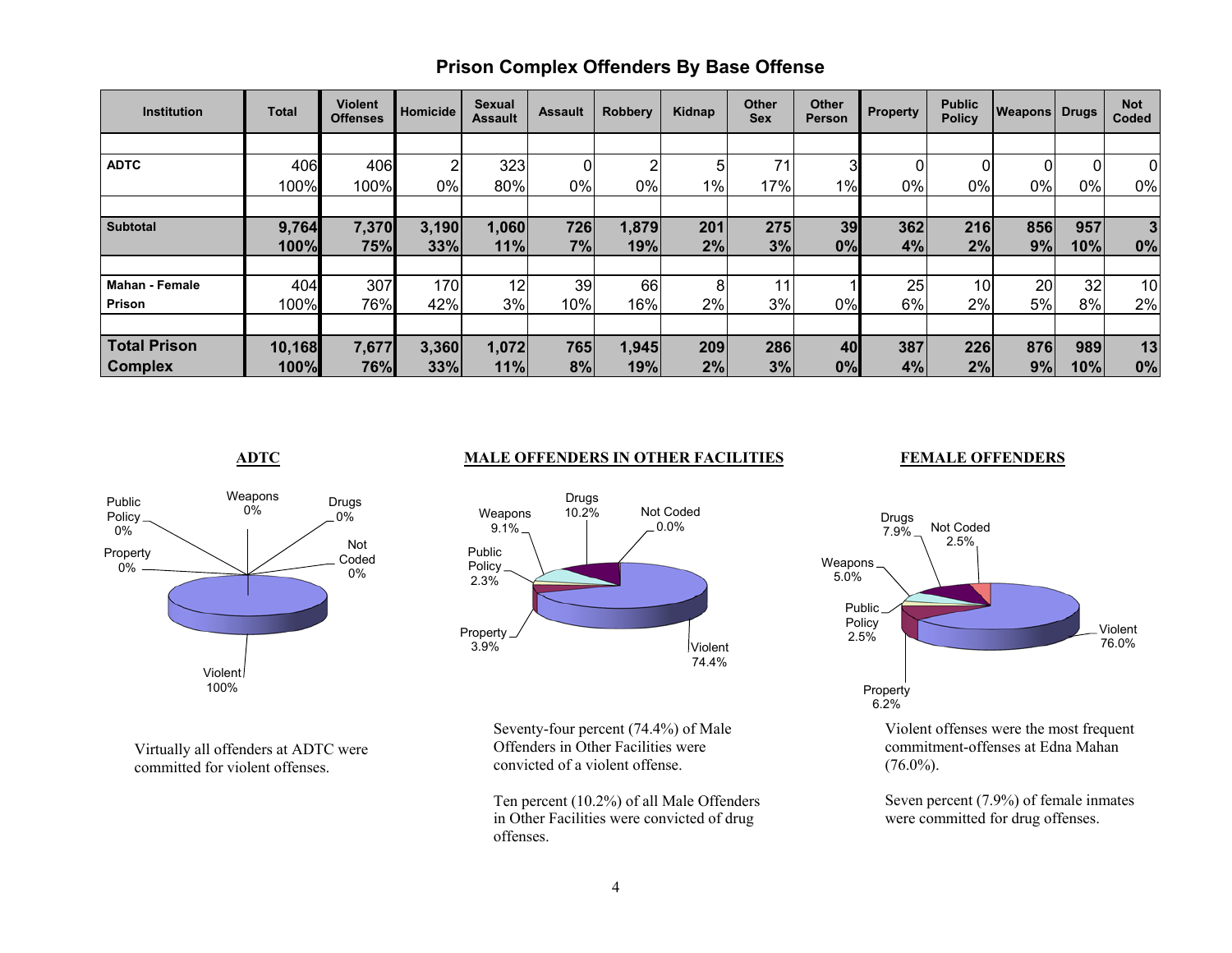|  | Youth Complex Offenders By Base Offense |  |
|--|-----------------------------------------|--|
|--|-----------------------------------------|--|

| <b>Institution</b>         | <b>Total</b> | <b>Violent</b><br><b>Offenses</b> | <b>Homicide</b> | <b>Sexual</b><br><b>Assault</b> | <b>Assault</b> | <b>Robbery</b> | Kidnap | <b>Other</b><br><b>Sex</b> | <b>Other</b><br><b>Person</b> | <b>Property</b> | <b>Public</b><br><b>Policy</b> | <b>Weapons</b> | <b>Drugs</b> | <b>Not</b><br>Coded |
|----------------------------|--------------|-----------------------------------|-----------------|---------------------------------|----------------|----------------|--------|----------------------------|-------------------------------|-----------------|--------------------------------|----------------|--------------|---------------------|
|                            |              |                                   |                 |                                 |                |                |        |                            |                               |                 |                                |                |              |                     |
| <b>Garden State</b>        | ,011         | 722                               | 153             | 24                              | 160            | 370            | 3      | 9                          | າ                             | 29              | 22                             | 198            | 40           | 0                   |
|                            | 100%         | 71%                               | 15%             | 2%                              | 16%            | 37%            | 0%     | $1\%$                      | $0\%$                         | 3%              | 2%                             | 20%            | 4%           | 0%                  |
|                            |              |                                   |                 |                                 |                |                |        |                            |                               |                 |                                |                |              |                     |
| Mountainview               | 310          | 165                               | 12              | 17                              | 37             | 86             |        | 12                         |                               | 18              | 8                              | 98             | 21           | 0                   |
|                            | 100%         | 53%                               | 4%              | 5%                              | 12%            | 28%            | 0%     | 4%                         | $0\%$                         | 6%              | 3%                             | 32%            | 7%           | 0%                  |
|                            |              |                                   |                 |                                 |                |                |        |                            |                               |                 |                                |                |              |                     |
|                            |              |                                   |                 |                                 |                |                |        |                            |                               |                 |                                |                |              |                     |
| <b>Total Youth Complex</b> | 1,321        | 887                               | 165             | 41                              | 197            | 456            | 4      | 21                         | 3 <sup>1</sup>                | 47              | 30                             | 296            | 61           | $\bf{0}$            |
|                            | 100%         | 67%                               | 12%             | 3%                              | 15%            | 35%            | 0%     | 2%                         | 0%                            | 4%              | 2%                             | 22%            | 5%           | 0%                  |